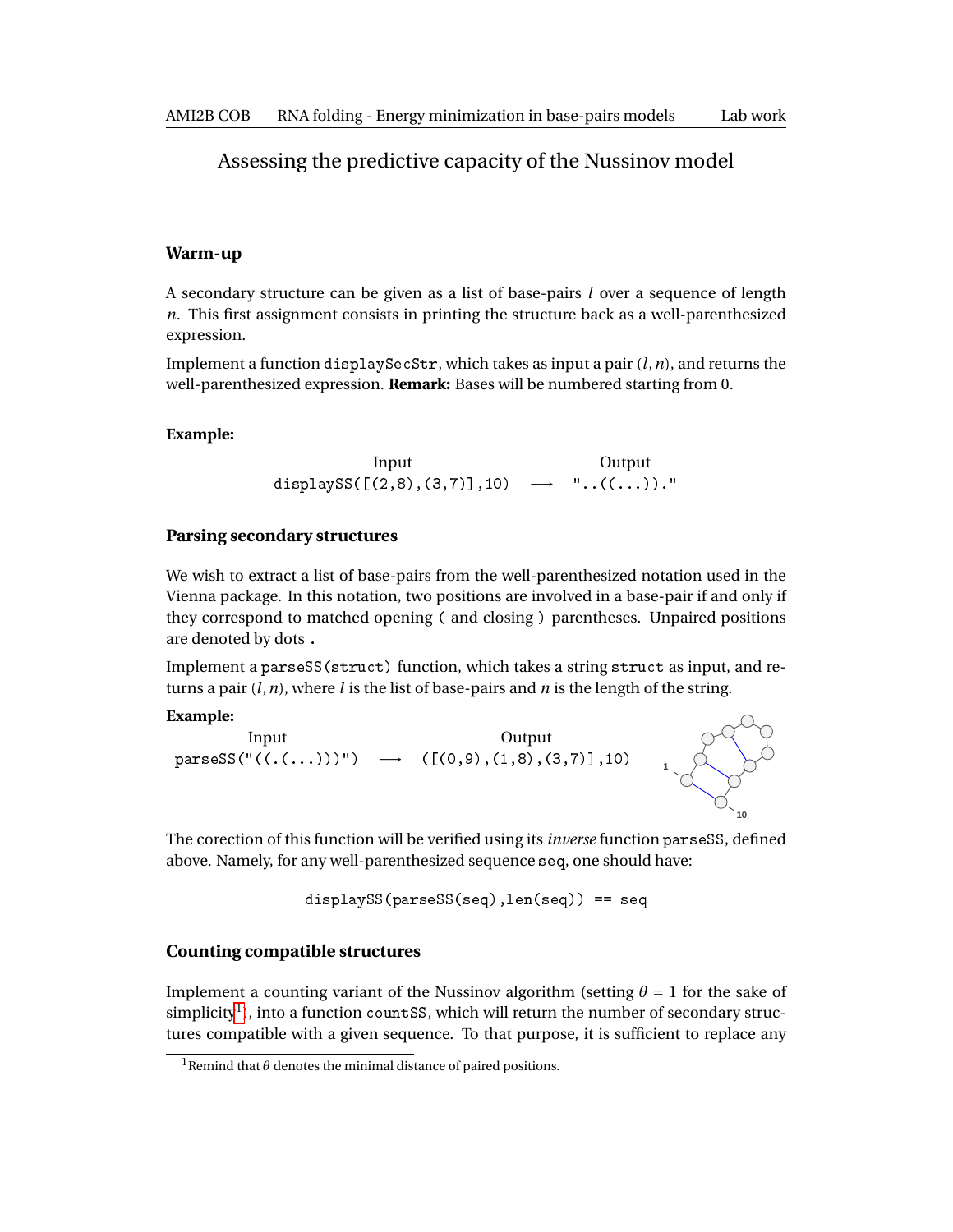occurrences of min and + in the dynamic programming equation, seen in the first lecture, with + and \* respectively.

The function takes as input an RNA sequence  $r$  and a boolean debug. In the normal mode debug==False, the function returns the number of secondary structures which only induces base-pairs of the type GC, AU or GU on r. When debug==True, it relaxes the base-pairing condition, and returns the total number of secondary structures of length  $len(r)$ .

#### **Example:**

| Input                     | Output |
|---------------------------|--------|
| countSS("A")              |        |
| countSS("CAG")            | 2      |
| countSS("CAGU")           | 3      |
| countSS("AAAA", True)     | 4      |
| countSS("AAAAAAAA", True) | 82     |

You may use the number of secondary structures for sequence lengths up to 12:

| $len(r)$   1 2 3 4 5 6 7 8 9 10 11      |  |  |  |  |  |  |
|-----------------------------------------|--|--|--|--|--|--|
| S   1 1 2 4 8 17 37 82 185 423 978 2283 |  |  |  |  |  |  |
| ek vour implementation                  |  |  |  |  |  |  |

to check your implementation.

#### **Nussinov**

Now, we move on to the implementation of our variant of the Nussinov algorithm. To that purpose, one must duplicate the code of the countSS function, and adapt it into a function fillMatrix, which precomputes the energy of the minimal free-energy structure with respect to a Nussinov energy model ( $\Delta G(AU) = \Delta G(GC) = \Delta G(U) = -1$ . Additionally, the code will be modified to account for general minimal distances  $\theta$  between matching positions.

The fillMatrix function takes a sequence r and a theta integer value as input, and return a filled dynamic programming matrix tab such that tab[i][j] is the MFE for any structure compatible with the interval  $[i, j]$ .

#### **Example:**

```
Entree : fillMatrix(CCCCUUUUGGGGG,3)
Sortie :
tab = [[0, 0, 0, 0, 0, 0, 0, 0, -1, -2, -3, -4, -5.][0. 0. 0. 0. 0. 0. 0. 0. 0. -1. -2. -3. -4. -4.][ 0. 0. 0. 0. 0. 0. 0. 0. -1. -2. -3. -3. -4.]
        \begin{bmatrix} 0. & 0. & 0. & 0. & 0. & 0. & 0. & 0. & -1. & -2. & -3. & -3. \end{bmatrix}\begin{bmatrix} 0. & 0. & 0. & 0. & 0. & 0. & 0. & 0. & -1. & -1. & -2. & -3. \end{bmatrix}
```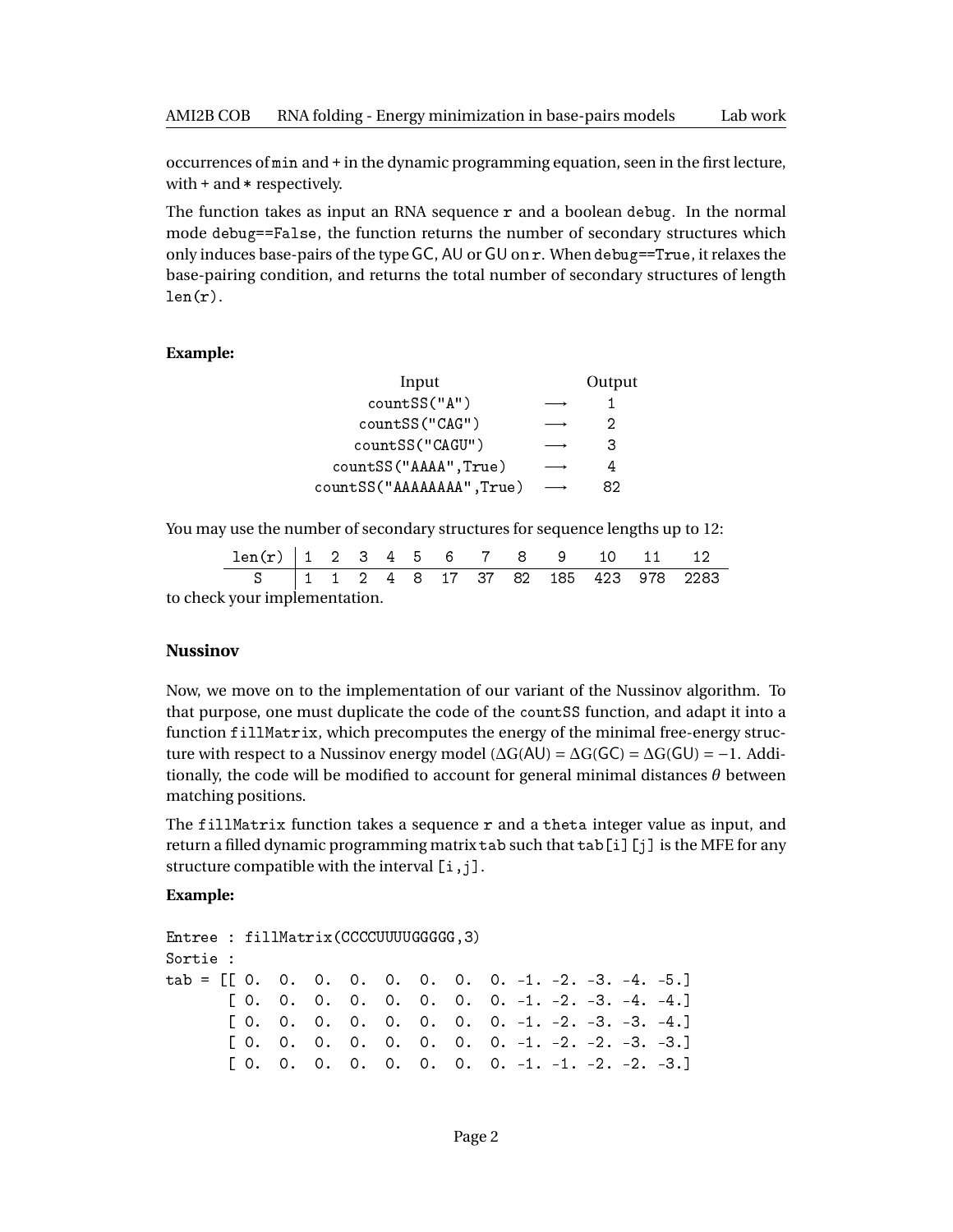| $[0. 0. 0. 0. 0. 0. 0. 0. 0. 0. -1. -1. -2. -2.]$ |  |  |  |  |  |                                   |
|---------------------------------------------------|--|--|--|--|--|-----------------------------------|
| $[0, 0, 0, 0, 0, 0, 0, 0, 0, 0, 0, -1, -1, -2.]$  |  |  |  |  |  |                                   |
| $[0. 0. 0. 0. 0. 0. 0. 0. 0. 0. 0. 0. -1. -1.]$   |  |  |  |  |  |                                   |
| [0.0.0.0.0.0.0.0.0.0.0.0.0.0]                     |  |  |  |  |  |                                   |
| [0.0.0.0.0.0.0.0.0.0.0.0.0.0.0.1                  |  |  |  |  |  |                                   |
| [0.0.0.0.0.0.0.0.0.0.0.0.0.0.0.1                  |  |  |  |  |  |                                   |
| [0.0.0.0.0.0.0.0.0.0.0.0.0.0.0.1                  |  |  |  |  |  |                                   |
|                                                   |  |  |  |  |  | [0.0.0.0.0.0.0.0.0.0.0.0.0.0.0.1] |

Once tested, the matrix-filling function will be supplemented by a traceback (possibly recursive) function, which builds (one of) the MFE structure(s). This function takes a DP matrix tab produced by fillMatrix as input, and returns a set of non-crossing basepairs associated with the minimal free-energy.

## **Example:**

| Input                                       | Output                                               |
|---------------------------------------------|------------------------------------------------------|
| traceback(tab)                              | $\rightarrow$ [(0,12), (1,11), (2,10), (3,9), (4,8)] |
| displaySS(traceback(tab)) $\longrightarrow$ | "(((((()))))"                                        |

Finally, combine these two functions into a nussinov function which takes an RNA sequence as input, and returns a minimal free-energy structure in the Nussinov model.

## **Half-time summary**

The time has now come to compare the predictive capacities of our – minimally simple – RNA folding software with state-of-the-art tools. To that end, we will use the Vienna package, a suite of tools maintained by Ronny Lorenz at the Theoretical Biochemistry Institute of Vienna. The package includes RNAEval, which computes the free-energy of a given secondary structure, and RNAFold which uses dynamic programming to compute the MFE structure for a given RNA sequence, both with respect to the latest version of the Turner energy model.

We implemented two Python *wrappers*for the runRNAEval and runRNAFold tools through the following functions:

- runRNAFold(seq) takes a sequence seq, and return a pair (mfe,E), where mfe is the MFE secondary structure for seq, given as a base-pair list, and E is its energy.
- runRNAEval(seq,str) takes a sequence seq and a secondary structure str formatted as a well-parenthesized expression, and returns the associated energy.

You should start by downloading the wrappers  $(+)$  data) at:

[http://www.lix.polytechnique.fr/˜ponty/enseignement/ViennaWrapperCheat.py](http://www.lix.polytechnique.fr/~ponty/enseignement/ViennaWrapperCheat.py) [http://www.lix.polytechnique.fr/˜ponty/enseignement/RNAfoldMathews.dat](http://www.lix.polytechnique.fr/~ponty/enseignement/RNAfoldMathews.dat)